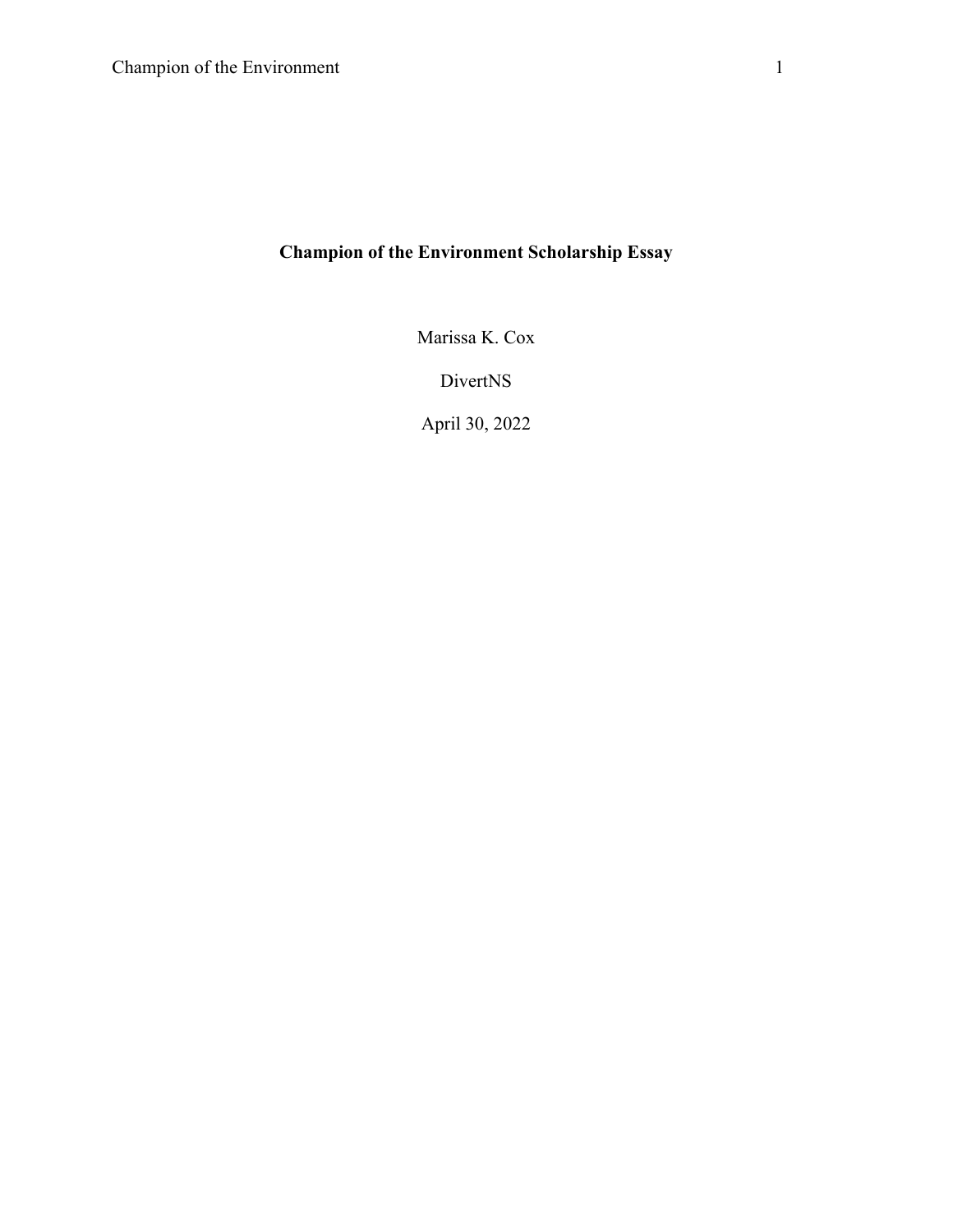## **Executive Summary**

While the 300kg/person by 2030 target set forth by the Nova Scotia government is no small feat, that does not mean it is not possible. Solutions do exist and incentives can be found, the only thing is they must be implemented by not only the government but the public as a whole as well. One such solution is biochar. An organic charcoal with carbon sequestration properties, biochar is one way to convert organic matter into something that may be reused in numerous other industries with countless other uses. From the research being done on biochar, it is showing to be one such solution that may help in more ways than we can possibly understand right now. Looking away from biochar, there are multiple other solutions that are practiced both in our own backyard and around the world. Solutions that are not only reusable bags, but reusable containers for spices to soaps, swap shops where nothing is wasted, better sorting of the precious materials we think so little of, more incentives for shops doing their best each and everyday with their waste management, and cracking down harder on companies that do not follow these waste management rules properly. Keep in mind, for these solutions to truly have an effect, there must be some government cooperation. Better education, resources, and outreach are crucial to tackling the problem and making change. From the community to schools, the opportunity to do better is there. Policies to be implemented are not an exception. Highlights amongst them must include reducing the use of unnecessary materials, monetary incentives, and policies governing all these aspects of waste management.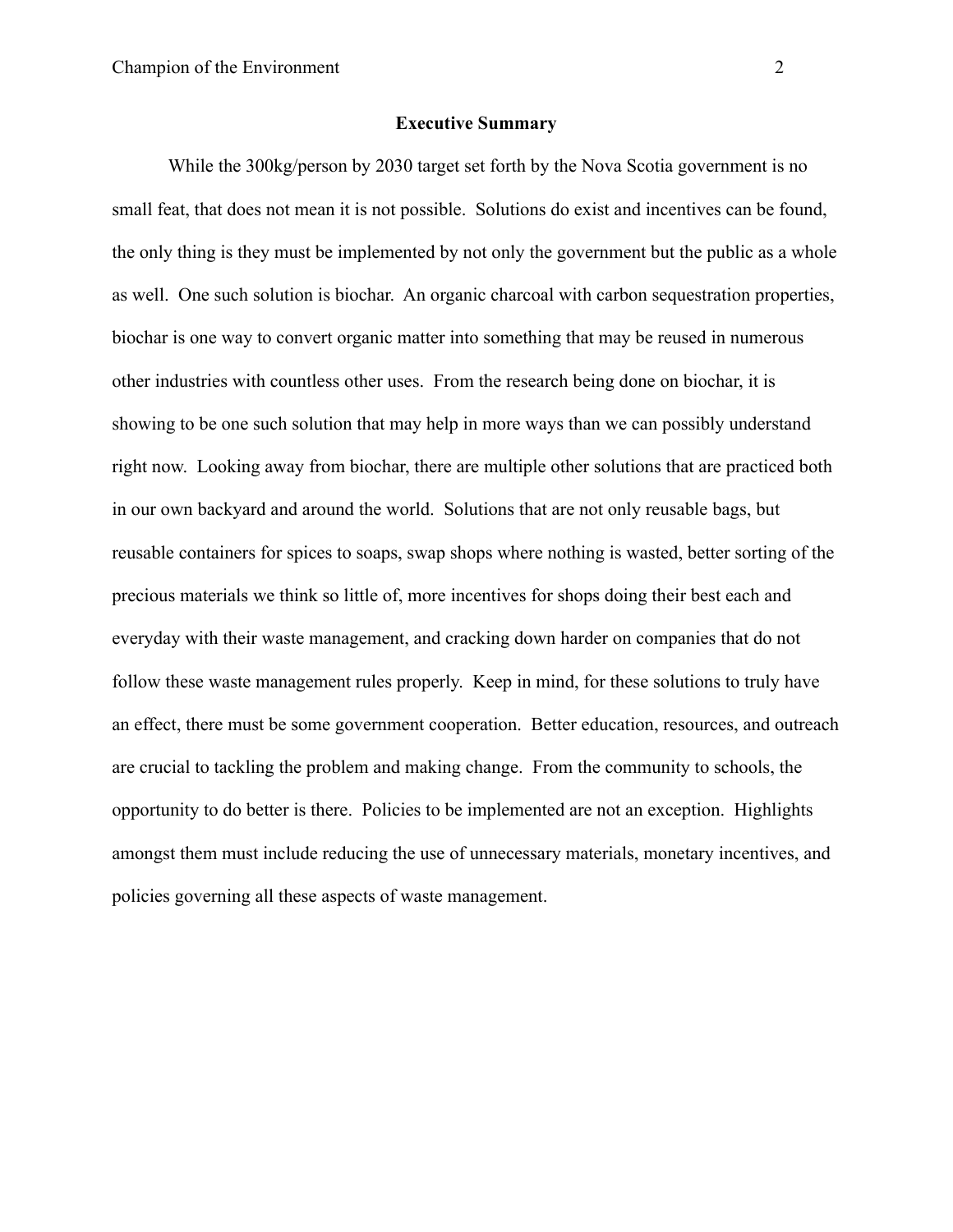Approximately 1000 tons of snow crab waste is shipped annually from Louisbourg Seafoods Limited in Cape Breton to a landfill in Guysborough County, Nova Scotia (Armstrong, n.d.). The parts of the crab body that are most desirable are the legs, leaving the last third of the body to be considered waste. The transport of this waste is expensive and creates a significant carbon footprint as a result of the large quantity of  $CO<sub>2</sub>$  emitted during the combustion of fossil fuels such as diesel fuel. Furthermore, the decomposition of these crab bodies would also contribute to CO<sub>2</sub> emissions. Louisbourg Seafoods Limited is in search of sustainable ways to reuse and recycle this crab waste. One possible solution has been to convert the crab bodies into an organic charcoal called biochar at the local university (Armstrong, n.d.).

Bbiochar stored in soils decomposes at a very slow rate, with 97% remaining in the soil for at least one hundred years. The slow decomposition of biochar can have links to the sequestration of carbon in biochar and soil, and the ability of biochar to reduce the release of atmospheric carbon connected to climate change (Wang et al., 2016). To emphasize the need to reduce carbon emissions, a report conducted by Jackson et al.  $(2019)$ , found that  $CO<sub>2</sub>$  emissions relating to human activity had increased by 1.4% in 2017 and approximately 2.1% in 2018. These results were seen in 2019 with global  $CO<sub>2</sub>$  emissions increasing by 0.9% that year (Olivier & Peters, 2020). When biomass is converted to biochar, approximately 50% of the primary carbon is stored in the biochar. This is assessed alongside the amount of carbon remaining in organic matter after burning (about 3%) and after 5-10 years of decomposition (less than 10%-20%; Lehmann, Gaunt, & Rondon, 2006). With pyrolysis, the decay and release of  $CO<sub>2</sub>$ into the atmosphere is prevented when biomass is converted to biochar. A global application of sustainably produced biochar could counter 12% of carbon equivalent emissions produced by humans (Woolf, Amonette, Street-Perrott, Lehmann, & Joseph, 2010).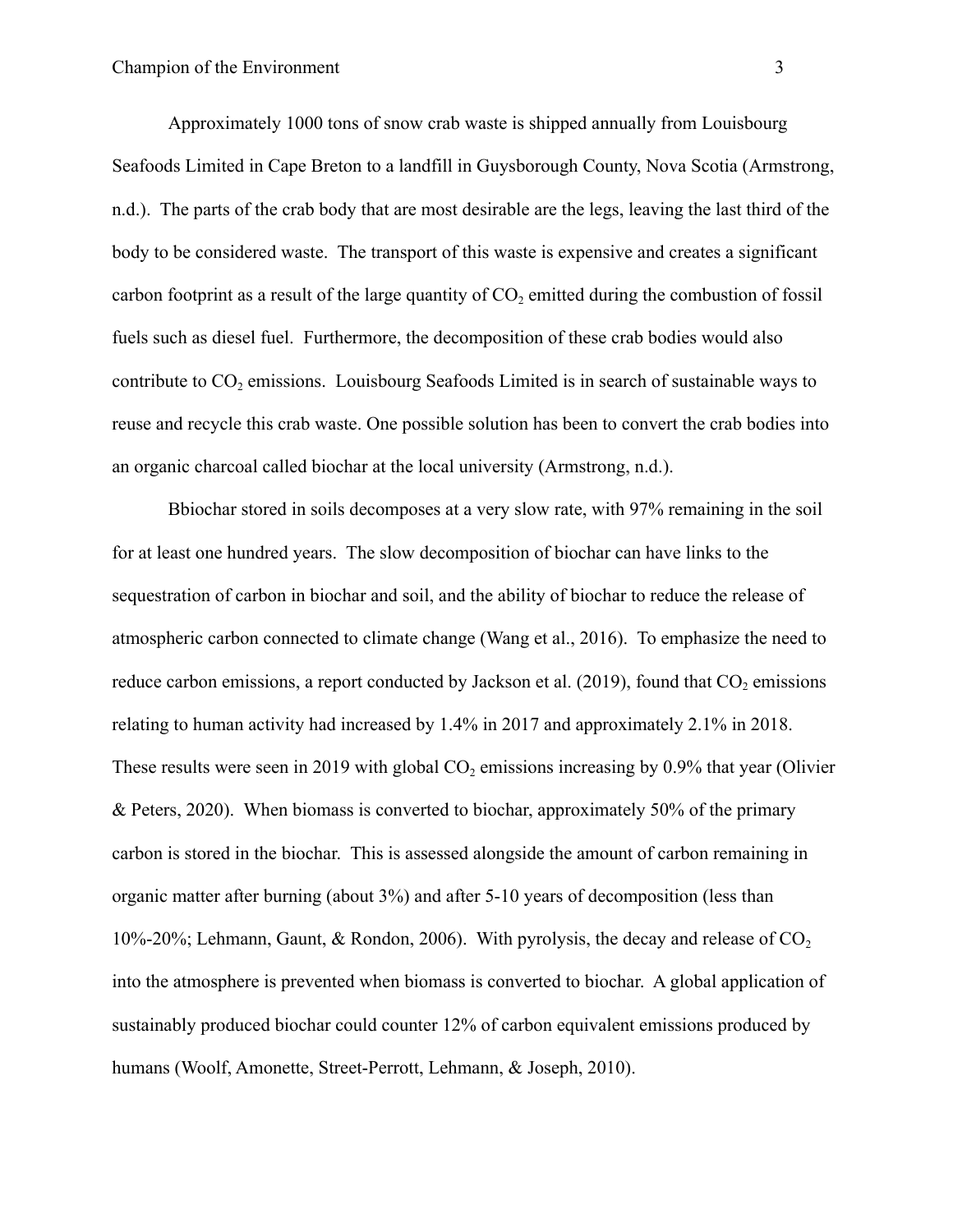Along with the benefits of biochar to reduce waste and counter carbon emissions, one example of how biochar has been used was evidenced in a study done by Biederman and Harpole (2012) that determined in most applications of biochar as a soil amendment, crop yield and pH levels were increased along with other soil properties when compared to the performance of soils without biochar. Moreover, the composition of biochar depends on the composition of the biomass from which it was derived as well as the environment in which it was produced, meaning any form of biomass may turned to biochar and different materials will yield biochar with different properties (Ippolito, Spokas, Novak, Lentz, & Cantrell, 2015). The research and use of biochar are continuing to grow all over the world, a promising endeavor for waste reduction.

A current zero waste company in Mabou, Cape Breton presents a great idea for waste management. Store owner Karen Allen of Brook Village Grocery uses a zero-waste refill station. This system involves customers using their own reusable containers to fill up on household products like soaps and spices (Latimer, 2022). This severely limits the amount of plastic waste being generated and encourages others to live a zero waste lifestyle. This fairly easy and simple process of switching over to reusable materials is one that we are starting to see within Nova Scotia and Canada but is one that has yet to take a truly large effect.

In terms of waste management solutions around the world, most solutions involve cities using more drastic means to reduce the amount of waste they are producing. A good example of the government taking initiative against the waste problem is the Belgian city of Flanders. In addition to basic disposal means, the region provides subsidies to second-hand shops and makes it mandatory for producers and retailers to properly dispose of hard-to-recycle items such as electronics and oils. Another rural community in Kamikatsu, Japan has implemented impressive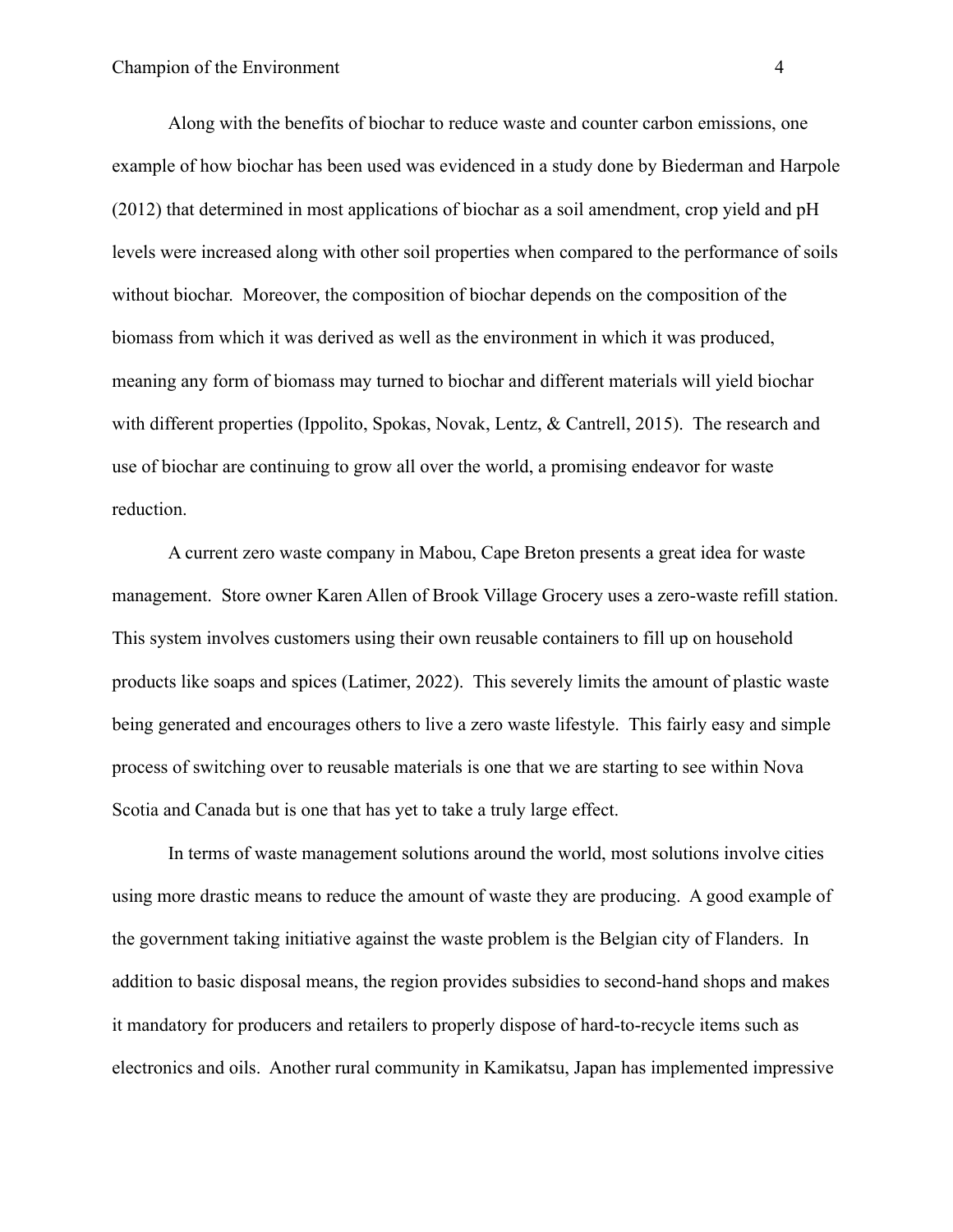ways to control its waste. The residents of the village actually sort their garbage into 45 different categories before washing what they can and sending it to a central recycling station. The village also works to reduce waste by housing a swap shop where people can leave unneeded items and take what they do need for free (ZeroWaste, 2021).

These are all methods that may be helpful in reducing waste in Nova Scotia. The idea of communities starting to have more of their own swap shops or better encouraging similar practices is certainly attainable. The idea of wasting nothing but also getting what you need for free is a great incentive for the majority of the population. Also, having more reusable materials would honestly go a very long way, and it is something that is very easy for individuals to do when shopping.

In terms of schools, it is well known that they consistently present a magnified representation of the problems we face in terms of waste management. Children are not always mature enough to know (or care) how to properly dispose of their garbage, however, a big portion of the problem simply comes down to a lack of knowledge. Nowhere in school are there classes about the impacts of climate change, the environmental issues we face and soon will face, how to dispose of and reuse materials, or how to research and develop solutions. This just goes to show how necessary education is. If these problems are present in schools, chances are they are going to carry over into the everyday world as well. Ensuring children know proper practices and follow them from a young age will help ensure the 300kg target is reached. On another note, continuing education via digital means would also encourage a less waste attitude. The use of technology needs to be regulated, such as for young children learning to write, but in most other cases technology is a viable means to learn that drastically reduces the amount of paper and other materials being used in schools.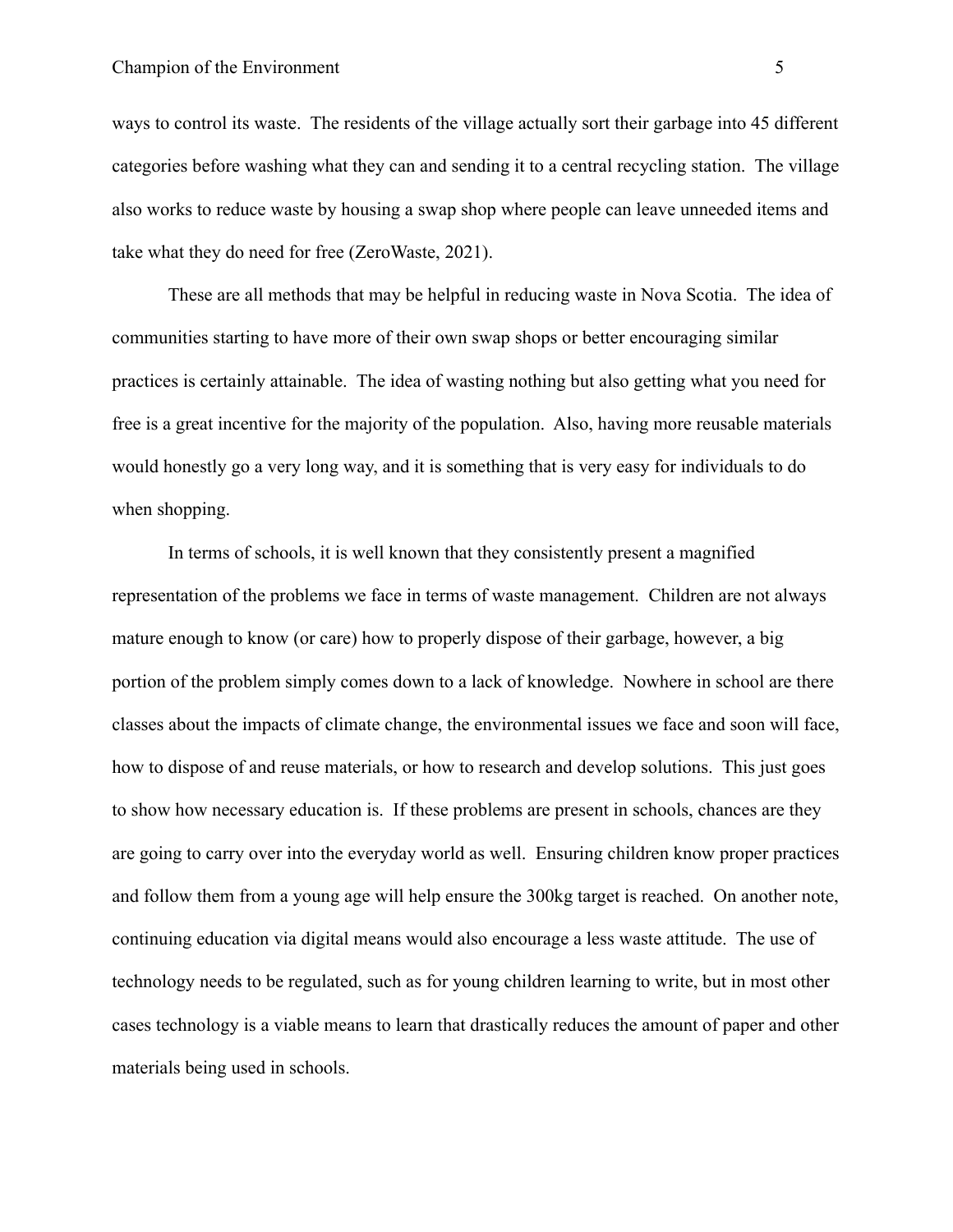It is no surprise the 300kg target is not one that can be attained without the help of government initiatives. In fact, there are numerous policies and plans the government could enact which could set forth a better response and more initiative to reach this goal. The most noteworthy suggestions from a report by Davidson & Owen (n.d.) include implementing policies that better govern and reduce the amount of material being used, especially where digital options are available. This could include decreased production of phone books, less plastic packaging on commercial items, and double-sided paper policy for public printing (at libraries for example). In terms of monetary policies, systems that may effectively work are those of user-pays and providing financial incentives for reducing waste. Moreover, ensuring companies provide better options for buying items in bulk with less packaging and perhaps even discounts for these items may help in reducing the amount of waste generated per person. Enforcing contracts or policies upon businesses to manage and reduce their own waste and the sorting of it may also be beneficial. The last piece to the puzzle would of course be better education and outreach. More education in schools would go a long way as there is ample opportunity to teach responsible waste management (in health classes for example) in public elementary and middle schools. If students have the opportunity to learn about healthy living and artistic techniques, then it only makes sense they have the opportunity to learn about both environmental issues and solutions. In addition, better communication of this disposal target, proper waste management, other waste disposal and diversion solutions, and the importance of these attitudes would significantly aid in the fight to reduce waste. Traditional outreach solutions include radio, television, and newspaper while a modern solution would be social media and especially social media advertisements.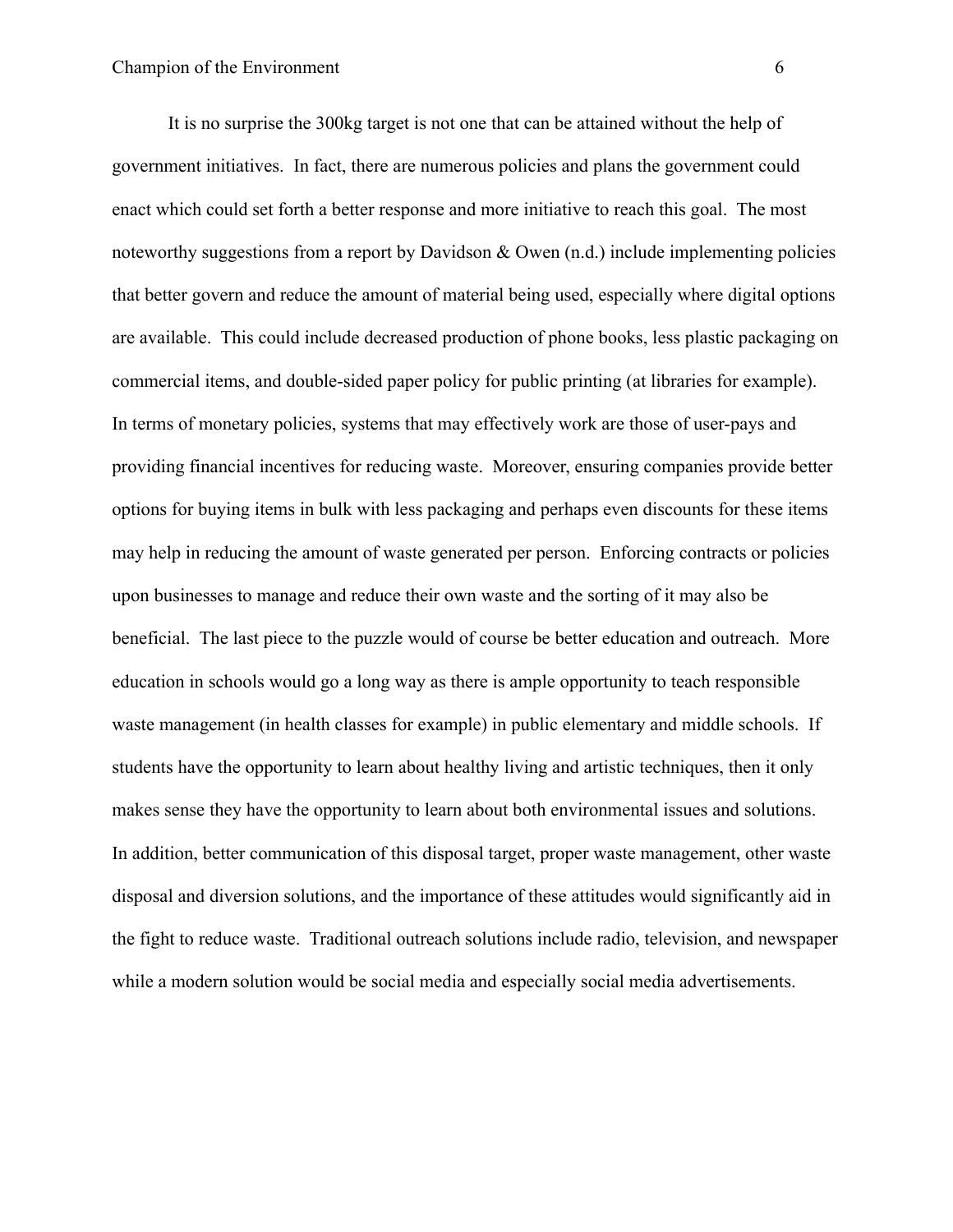## **References**

Armstrong, H. E. (n.d.). Diversion of crab bodies from landfill: Generation of high value biochar (Honours Thesis). Retrieved from

h[ttps://divertns.ca/assets/files/CrabBiochar\\_Armstrong.pdf](https://divertns.ca/assets/files/CrabBiochar_Armstrong.pdf)

- Davidson, G. & Owen, R. (n.d.). Sustainable waste management practices. *Dalhousie University.* Retrieved from https://cdn.dal.ca/content/dam/dalhousie/pdf/dept/sustainability/resources/publications-an d-plans/waste/NS%20ICI%20Waste%20Management%20Guide%20Final%20(897%20K B).pdf
- Ippolito, J. A., Spokas, K. A., Novak, J. M., Lentz, R. D. & Cantrell, K. B. (2015). Biochar elemental composition and factors influencing nutrient retention. In J. Lehmann & S. Joseph (Eds.), *Biochar for environmental management: science, technology and implementation* (pp. 139-163). Abingdon, UK and New York: Routledge.
- Jackson, R. B., Le Quéré C., Andrew R. M., Canadell J. G., Korsbakken J. I., Liu Z., Peters G. P., Zheng B., Friedlingstein P. (2019). Global energy growth is outpacing decarbonization. A special report for the United Nations Climate Action Summit September 2019. *Global Carbon Project*, International Project Office, Canberra Australia.
- Latimer, E. (2022). *Rural Cape Breton General Store offers refills with Zero waste.* CBCnews. Retrieved from https://www.cbc.ca/news/canada/nova-scotia/general-store-zero-waste-refill-cape-breton-1.6405062